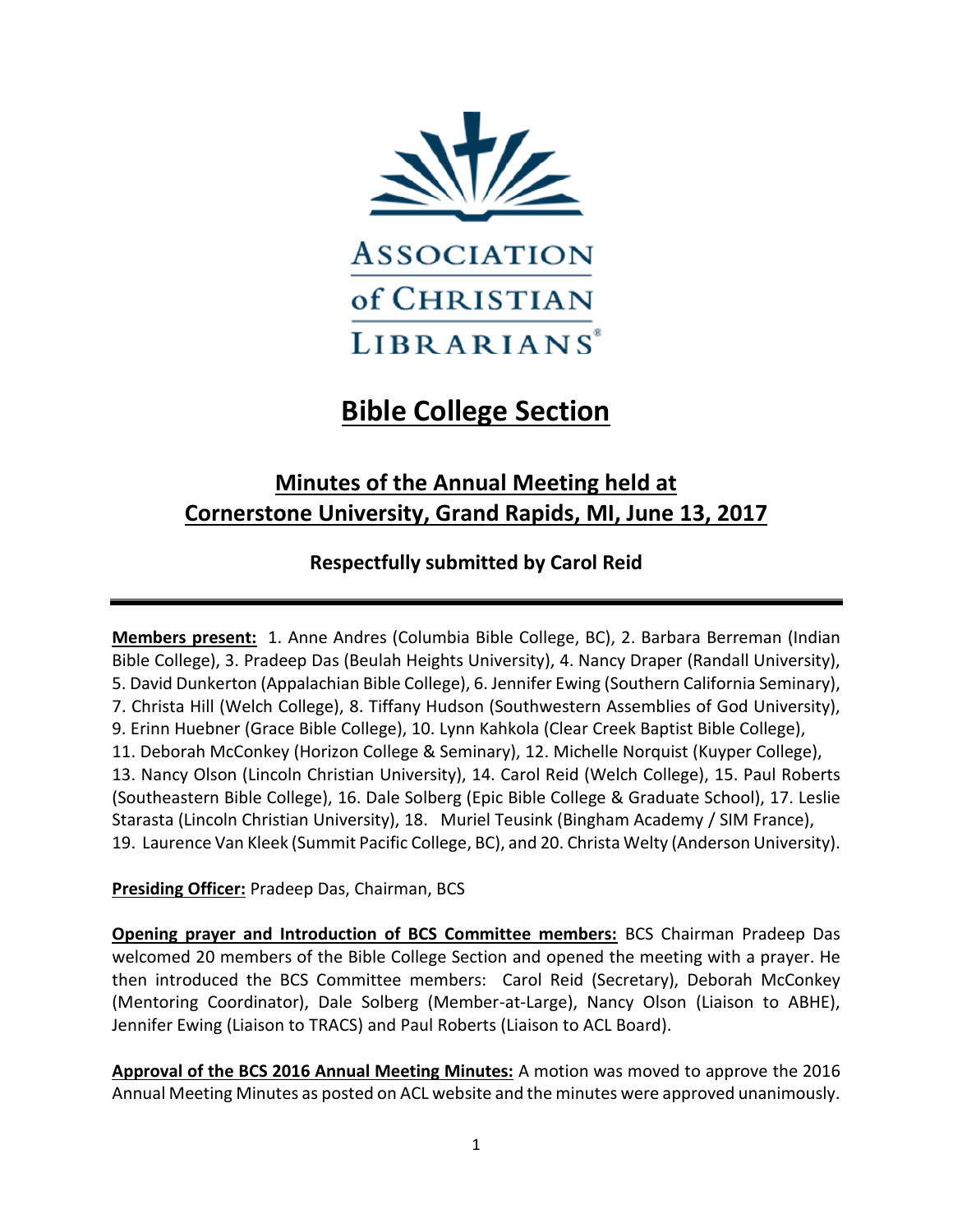## **New Business:**

1. Nomination & Election of new BCS Committee Members for the next 3 yrs. term (2017 -20). Since the ACL Board has approved our proposal to add a new position of Vice-Chairman to our BCS Committee in order to provide smooth transition and succession of leadership in the future, (when the current Chairman steps down at the end of his 5 year term), the name of James Mancuso was considered even though he was not able to attend the conference due to a conflict of schedule. The floor was open for additional nominations, but there were none. James was elected by paper ballot.

Joshua Avery, the BCS Web-site Coordinator also could not attend the Conference as he has moved to another institution and is no longer available to serve as the Web-site coordinator. So for this position, nominations were called, but there was none. Tiffany Hudson offered to serve as the Web-site coordinator. It was unanimously accepted by the BCS members present.

2. BCS Library Guidelines for the ABHE Colleges and Universities: Nancy Olson presented an updated report about these *Guidelines*. She reported that these are available free of charge for all ACL members and are already posted on the ACL website. It addresses the best practices for each of the 14 essential elements of Standard 10 - "Library and Learning Resources", in ABHE standards for accreditation. The BCS is still working to add some appendices to these *Guidelines* including the sections on building a collection development policy and appropriate professional library staffing for very small colleges.

The Pre-Conference "ABHE Evaluator Training" which was held on June 13 morning, had 13 participants. Dr. Shane Woods led this training along with Nancy Olson and Carol Reid. Dr. Woods sent his greetings to the BCS members. At the February 2018 ABHE Annual Conference in Orlando, the BCS will provide multiple workshops for librarians and ACL will have an exhibit.

3. Update Report – BCS Library Guidelines for the TRACS Colleges and Universities: Jennifer Ewing reported that the publication of *BCS Library Guidelines for TRACS Institutions* has been revised to reflect the TRACS accreditation standards by a committee that includes Nancy Draper, Dale Solberg and herself. Because the two accrediting agencies, ABHE and TRACS differ in their standards, it has been a challenge to coordinate the both. The TRACS benchmarks includes multiple levels of institutions and different degree programs. These *Guidelines* have been sent to the TRACS Commission for Accreditation for review. These are also sent to various TRACS accredited libraries for their review and comments. It is expected that this will be approved at their Annual conference this October. When approved, these *Guidelines* will be posted on the ACL website and be available to all ACL members free of charge. This will provide helpful evaluative standards for TRACS accredited institutions. Jennifer invited the librarians (conference attendees) from various TRACS accredited institutions to meet her at the lunch on the following day for further discussion.